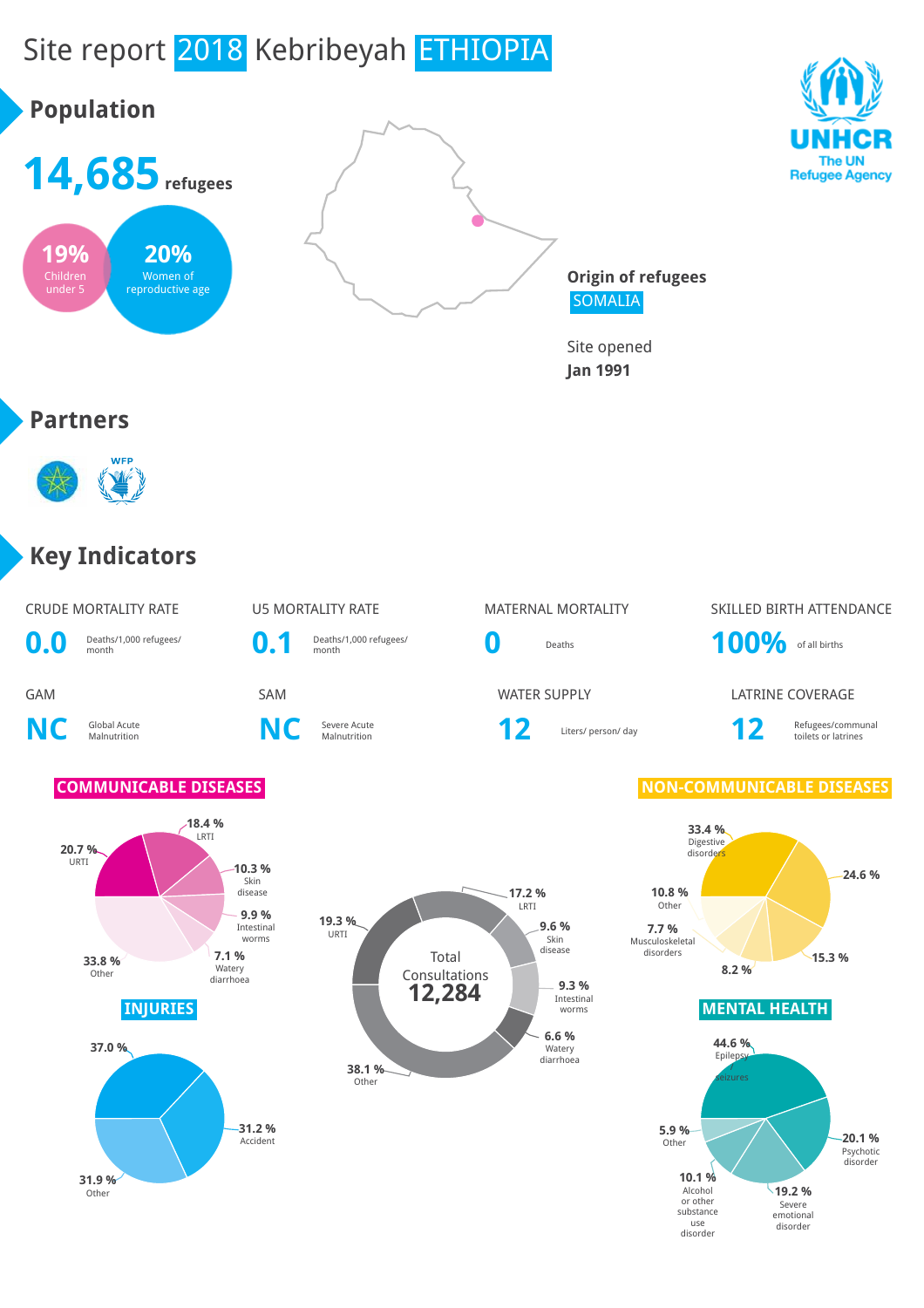### **Public Health**

| <b>HEALTH STAFFING</b>                                      | <b>INDICATOR</b> | <b>STANDARD</b> |           | <b>MORBIDITY</b>                                 | <b>INDICATOR</b> | <b>STANDARD</b> |   |
|-------------------------------------------------------------|------------------|-----------------|-----------|--------------------------------------------------|------------------|-----------------|---|
| Number of medical doctors                                   |                  | 1: 50,000       | $\bullet$ | Incidence of malaria among children under        | $\bf{0}$         |                 |   |
| Number of qualified nurses                                  |                  | 1:10,000        | $\bullet$ | Incidence of watery diarrhoea among              | 24               |                 |   |
| Number of community health workers                          |                  | 1: 1,000        | $\bullet$ | children under 5                                 |                  |                 |   |
| <b>ACCESS AND UTILIZATION</b>                               | <b>INDICATOR</b> | <b>STANDARD</b> |           | Incidence of pneumonia among children<br>under 5 | 35               |                 |   |
| Consultations per trained clinician per day                 | 42               | < 50            | Ø         | Incidence of pneumonia among over 5              | 13               |                 |   |
| Health utilisation rate (new visits / refugee /             | 0.8              | $1 - 4$         | A         | Tuberculosis success rate                        |                  | < 90%           |   |
| year)<br>Proportion of host population consultations        | 20%              |                 |           | Were any MDR/X-TB cases diagnosed among<br>PoCs? |                  | <b>No</b>       |   |
| <b>MORTALITY</b>                                            | <b>INDICATOR</b> | <b>STANDARD</b> |           | <b>VACCINATION</b>                               | <b>INDICATOR</b> | <b>STANDARD</b> |   |
| <b>Crude Mortality Rate</b><br>(CMR) (/1000/month)          | 0.0              | < 0.75          | Ø         | Full vaccination coverage                        | 68%              | < 95%           | Ø |
| <b>Under-five Mortality Rate</b><br>(U5MR) (/1000/month)    | 0.1              | < 1.5           | Ø         | Measles vaccination coverage                     | 68%              | < 95%           | Ø |
| <b>Infant Mortality Rate</b><br>(IMR) (/1000 livebirths)    | 4.5              | < 30            | $\bullet$ | Source of vaccination data                       |                  |                 |   |
| <b>Neonatal Mortality Rate</b><br>(NNMR) (/1000 livebirths) | $\mathbf 0$      | < 20            | $\bullet$ | IN-PATIENT DEPARTMENT (IPD)                      | <b>INDICATOR</b> | <b>STANDARD</b> |   |
| <b>OUTBREAK ALERT AND RESPONSE</b>                          | <b>INDICATOR</b> | <b>STANDARD</b> |           | Average length of stay (days)                    | 5.3              |                 |   |
| Proportion of outbreaks investigated within 48<br>hours     |                  | 100%            |           | Case fatality rate                               | 0.0              |                 |   |
| Number of outbreaks reported                                | $\mathbf{0}$     |                 |           | Hospitalisation rate                             | 2.0              | $50 - 150$      | ೞ |

## **Reproductive Health**

| <b>ANTENATAL CARE</b>                                                                     | <b>INDICATOR</b> | <b>STANDARD</b> |               | <b>FAMILY PLANNING</b>                                                      | <b>INDICATOR</b> | <b>STANDARD</b> |   |
|-------------------------------------------------------------------------------------------|------------------|-----------------|---------------|-----------------------------------------------------------------------------|------------------|-----------------|---|
| Antenatal care coverage                                                                   | 99%              | > 90%           |               | Contraceptive prevalence rate                                               | 3%               | $\geq 30\%$     | ⊠ |
| Coverage of antenatal tetanus vaccination                                                 | 99%              | >95%            |               | Source of contraceptive prevalence data                                     |                  |                 |   |
| <b>DELIVERY CARE</b>                                                                      | <b>INDICATOR</b> | <b>STANDARD</b> |               | SEXUAL AND GENDER-BASED VIOLENCE (SGBV)                                     | <b>INDICATOR</b> | <b>STANDARD</b> |   |
| Proportion of births attended by skilled<br>personnel                                     | 100%             | $\geq 90\%$     | $\bm{\omega}$ | Total number of reported rapes                                              | $\mathbf{0}$     |                 |   |
| Proportion of births conducted by caesarean<br>section                                    | 1%               | $5 - 15%$       | ظ             | Proportion of eligible rape survivors provided<br>with PEP within 72 hours  |                  | 100%            |   |
| Proportion of newborn infants with low birth<br>weight (<2500 gs) (weighed within 72 hrs) | 3%               | < 15%           |               | Proportion of eligible rape survivors provided<br>with ECP within 120 hours |                  | 100%            |   |
| Proportion of teenage pregnancies                                                         | 2%               |                 |               | SEXUALLY TRANSMITTED INFECTIONS (STIS)                                      | <b>INDICATOR</b> | <b>STANDARD</b> |   |
| Still birth rate (/ 1000 total births / month)                                            |                  |                 |               | Number of genital ulcer diseases                                            | 7                |                 |   |
| Number of maternal deaths                                                                 | $\mathbf{0}$     |                 |               | Number of Pelvic Inflammatory diseases                                      | 15               |                 |   |
| Proportion of maternal deaths investigated<br>within 48 hours                             |                  | 100%            |               |                                                                             |                  |                 |   |